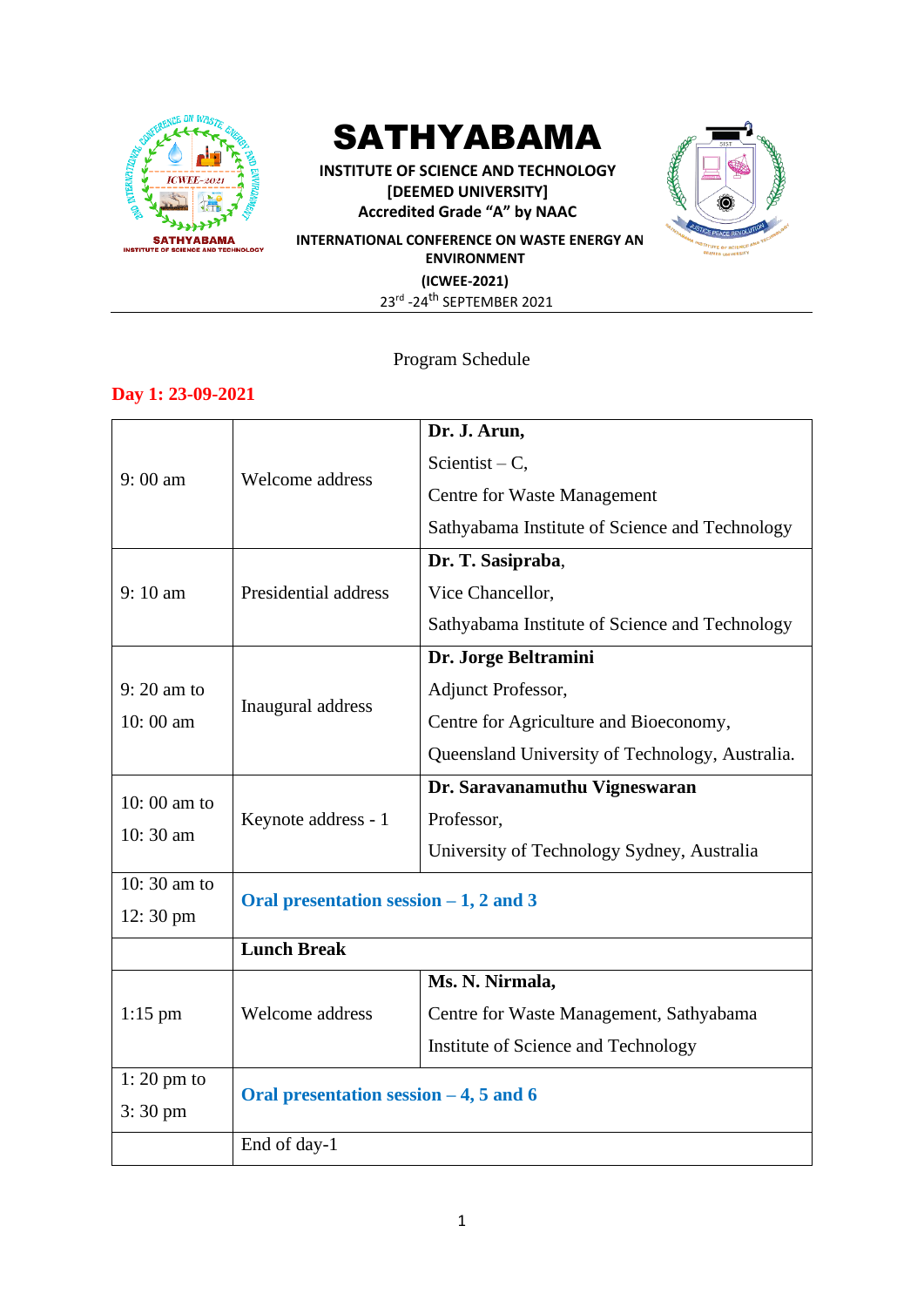## **Day 2: 24-09-2021**

|                         |                                           | Dr. Vinita Vishwakarma,                        |  |  |  |  |
|-------------------------|-------------------------------------------|------------------------------------------------|--|--|--|--|
| $9:00$ am               |                                           | Head and Scientist $-F$ ,                      |  |  |  |  |
|                         | Welcome address                           | Centre for Nanoscience and Nanotechnology,     |  |  |  |  |
|                         |                                           | Sathyabama Institute of Science and Technology |  |  |  |  |
|                         |                                           | Dr. A. Babuponnusami                           |  |  |  |  |
|                         |                                           | Associate Professor,                           |  |  |  |  |
| 9:10 am                 | Keynote address - 2                       | Department of Chemical Engineering,            |  |  |  |  |
|                         |                                           | VIT University, Vellore                        |  |  |  |  |
| $9:45$ am to            |                                           |                                                |  |  |  |  |
| $11:45$ noon            | Oral presentation session $-7$ , 8 and 9  |                                                |  |  |  |  |
|                         | <b>Lunch Break</b>                        |                                                |  |  |  |  |
|                         |                                           | Ms. N. Nirmala,                                |  |  |  |  |
| $12:30 \text{ pm}$      | Welcome address                           | Centre for Waste Management, Sathyabama        |  |  |  |  |
|                         |                                           | Institute of Science and Technology            |  |  |  |  |
|                         |                                           | Dr. S. Kanmani                                 |  |  |  |  |
|                         | Keynote address - 3                       | Professor & Director                           |  |  |  |  |
| $12:35 \text{ pm}$      |                                           | <b>Centre for Environmental Studies</b>        |  |  |  |  |
|                         |                                           | Anna University                                |  |  |  |  |
| $1:00 \text{ pm}$ to 3: |                                           |                                                |  |  |  |  |
| $00 \text{ pm}$         | Oral presentation session – 10, 11 and 12 |                                                |  |  |  |  |
| $3:00 \text{ pm}$       | <b>Announcement of best paper awards</b>  |                                                |  |  |  |  |
| $3:15 \text{ pm}$       |                                           | Dr. Dawn S S,                                  |  |  |  |  |
|                         | Vote of Thanks                            | Head and Scientist $- E$ ,                     |  |  |  |  |
|                         |                                           | Centre for Waste Management,                   |  |  |  |  |
|                         |                                           | Sathyabama Institute of Science and Technology |  |  |  |  |
| $3:20 \text{ pm}$       | Feedback from participants                |                                                |  |  |  |  |
| $3:30 \text{ pm}$       | Sign off                                  |                                                |  |  |  |  |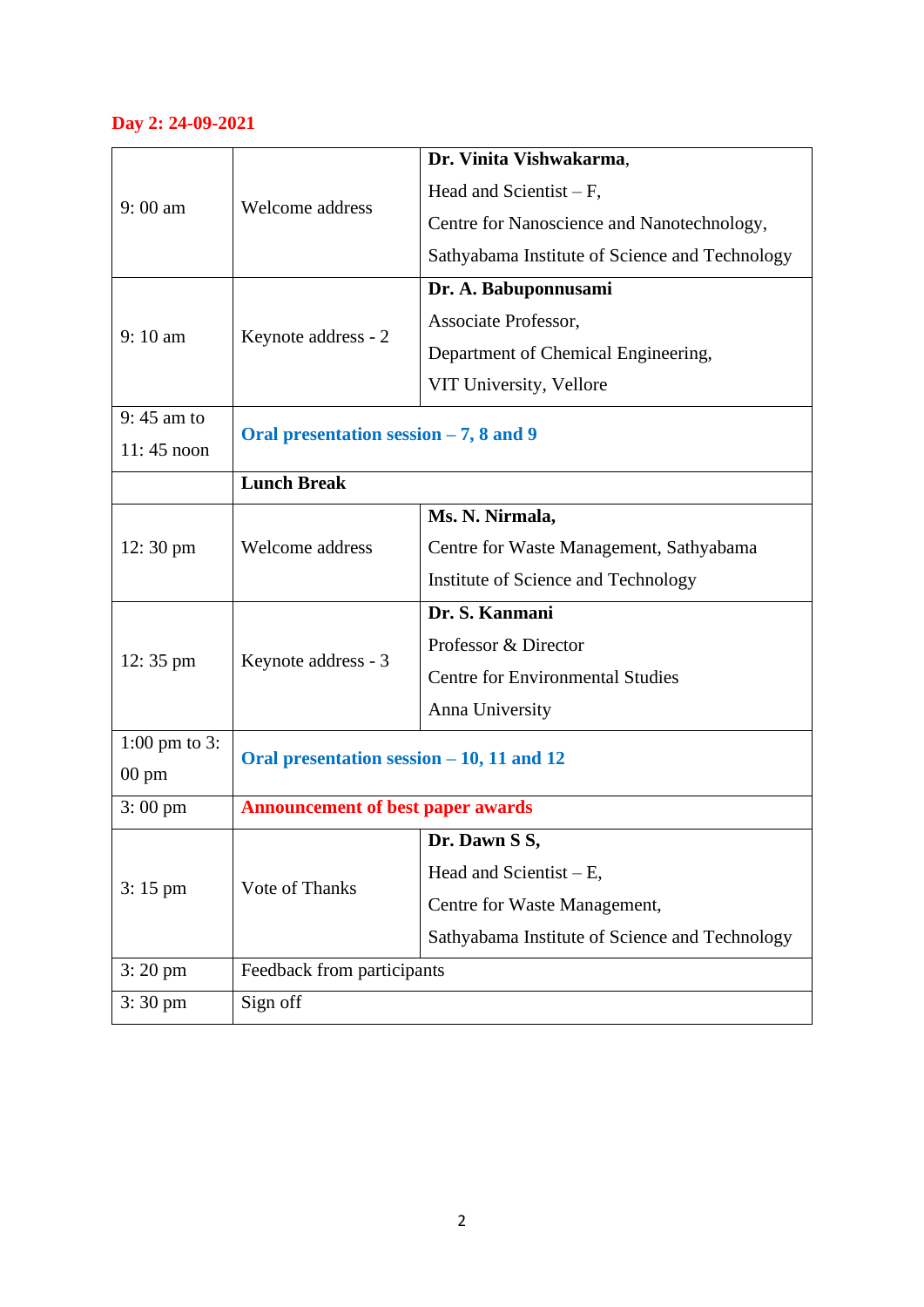# **Oral sessions**

| <b>Nanotechnology</b><br>Senior Scientist, Centre for Nanoscience and Nanotechnology,<br>Sathyabama Institute of Science and Technology | Session- 1: Nanomaterials and Session chair: Dr. Kuppusami P |
|-----------------------------------------------------------------------------------------------------------------------------------------|--------------------------------------------------------------|
|                                                                                                                                         |                                                              |

| S. No          | Paper Id           | <b>Presenting Author</b> | <b>Title</b>                                              |
|----------------|--------------------|--------------------------|-----------------------------------------------------------|
|                | ICWEE-116          | Manoj M.D.               | The Activity Of ECG Surface<br>Enhancing                  |
|                |                    |                          | Electrodes With Super P Carbon Black Additive             |
| $\overline{2}$ | ICWEE-117          | Sharmila G               | Invitro anticancer and antibacterialefficacy of           |
|                |                    |                          | Phlomidismethanol<br>clerodendrum<br>extract              |
|                |                    |                          | incorporated into electrospun Polycaprolactone            |
|                |                    |                          | nanofibers                                                |
| 3              | <b>ICWEE - 71</b>  | Venkatraman I            | Modified Boost Z Source Inverter With Induction<br>Motor  |
| $\overline{4}$ | ICWEE-119          | Dr Richa Srivastava      | Synthesis Of Phosphotungstic Acid Doped                   |
|                |                    |                          | Polymeric Proton Exchange Membrane For                    |
|                |                    |                          | Microbial Fuel Cell                                       |
| 5              | <b>ICWEE - 76</b>  | Rithikaa. T              | Green synthesis of Zinc Oxide nanoparticles using         |
|                |                    |                          | Clerodendrum phlomidis and evaluation of their            |
|                |                    |                          | multi-functional properties                               |
| 6              | ICWEE-130          | M. Manivannan            | Phytogenic lupeol from Clerodendrum phlomidis             |
|                |                    |                          | and its seeding in polycaprolactone-gelatin               |
|                |                    |                          | nanofibers for anticancer activity                        |
| $\tau$         | ICWEE-122          | Raghul T                 | Nanotechnology For Energy Application                     |
|                |                    | Vardhan S                |                                                           |
| 8              | <b>ICWEE - 110</b> | N. Vanitha               | characterization<br>Structural<br>thermal<br>and<br>of    |
|                |                    |                          | phosphoric acid reacted metakaolin-nano silica            |
|                |                    |                          | composite                                                 |
| 9              | ICWEE-131          | Samuel Paul,             | Pharmaceutical Residue Ciloxan Removal By                 |
|                |                    | Prasanna. T              | Marine Waste Biochars With Fe- Metal Oxides.              |
| 10             | ICWEE-147          | Iram Shabbir Khan        | Inhibition of Candida albicans biofilm by Gold            |
|                |                    |                          | nanoparticles (Au-NPs)<br>synthesized<br>using            |
|                |                    |                          | Sphaeranthus amaranthoides a medicinal herb.              |
| 11             | ICWEE-168          | Harjeet Nath,            | Enhanced anti-microbial effect of highly porous           |
|                |                    | Biswajit Sarkar          | activated<br>carbon<br>prepared<br>from<br>some           |
|                |                    |                          | lignocellulosic biomass wastes available in N.E.<br>India |
| 12             | ICWEE-176          | Annam Renita. A          |                                                           |
|                |                    |                          | Adsorption of Carbon dioxide on Microporous               |
|                |                    |                          | Activated Carbon Derived from Agricultural<br>Waste       |
|                |                    |                          |                                                           |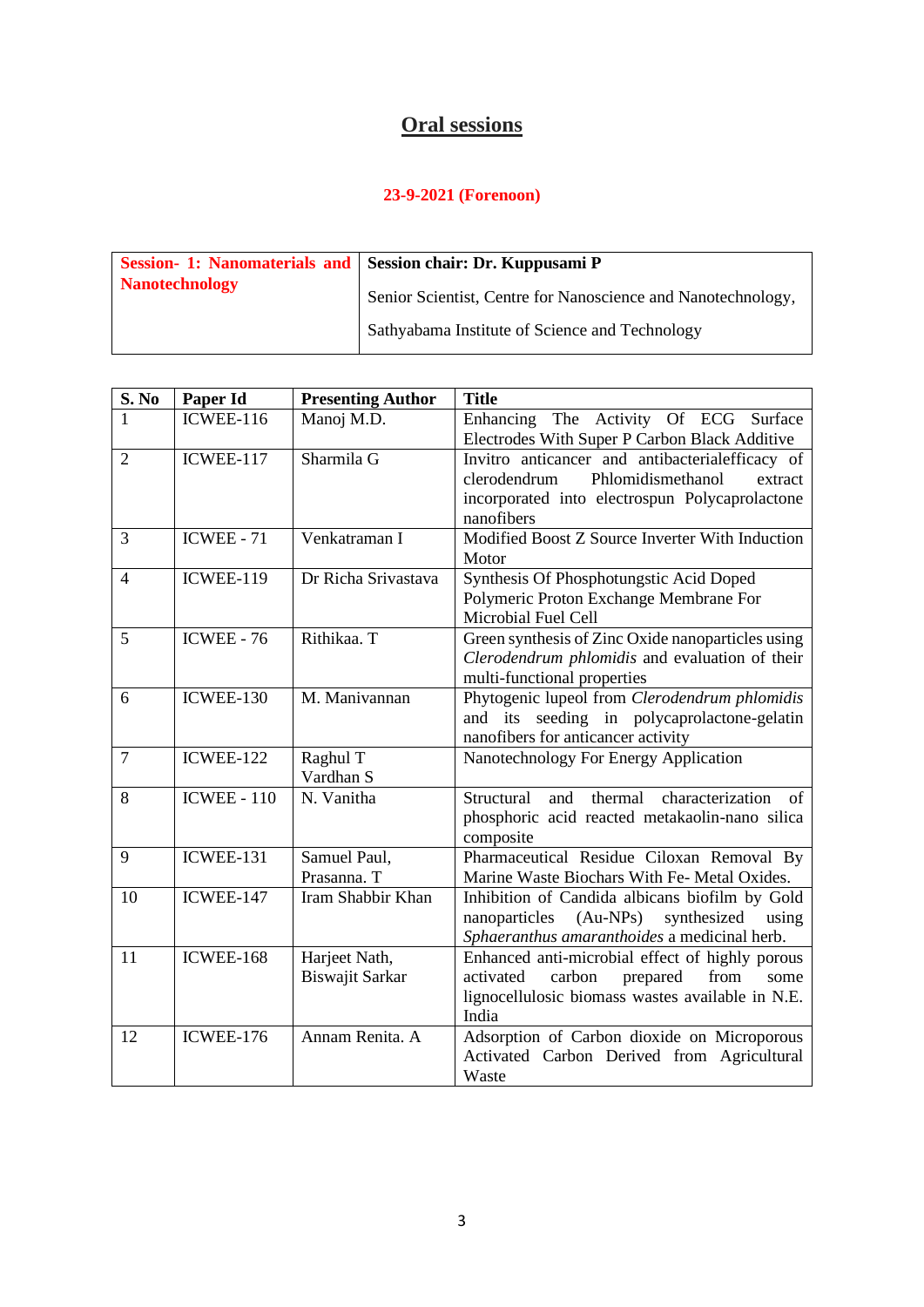|                       | Session - 2: Nanomaterials and   Session chair: Dr. Subhenjit Hazra |
|-----------------------|---------------------------------------------------------------------|
| <b>Nanotechnology</b> | Research Scientist, Centre for Nanoscience and Nanotechnology,      |
|                       | Sathyabama Institute of Science and Technology                      |

| S. No                    | Paper Id           | <b>Presenting Author</b> | <b>Title</b>                                          |
|--------------------------|--------------------|--------------------------|-------------------------------------------------------|
|                          | ICWEE - 81         | Vijay Samuel G           | Intensification of thermal conductivity of phase-     |
|                          |                    |                          | change material with nanomaterial for thermal         |
|                          |                    |                          | energy storage applications                           |
| $\overline{2}$           | ICWEE - 88         | S. Ragulraja             | Toxicity induced by gold nanoparticles in             |
|                          |                    |                          | silkworm Bombyx mori .L                               |
| 3                        | ICWEE - 89         | Nandhini. L              | Nanotechnology For Sustainable Management Of          |
|                          |                    |                          | <b>Aquaculture And Aquatic Food Processing</b>        |
| $\overline{\mathcal{L}}$ | ICWEE - 96         | Vineeth Kumar C M        | Exposure Of Selenium Nanoparticles On Marine          |
|                          |                    |                          | Diatom Chaetoceros Gracilis Through Flow              |
|                          |                    |                          | Cytometric, Cytotoxic And Oxidative Stress            |
|                          |                    |                          | Analysis                                              |
| 5                        | ICWEE - 97         | <b>Shruthy Ramesh</b>    | A Comparitive Study Of Cellulose Nano Fibers          |
|                          |                    |                          | Synthesized From Different Agricultural Wastes        |
| $\sqrt{6}$               | <b>ICWEE - 104</b> | Priyanga.A               | Applied Catalysis In Energy Engineering               |
| $\overline{7}$           | <b>ICWEE - 105</b> | V.Ananya                 | Oxide<br>Capability Of Reduced Graphene               |
|                          |                    |                          | Sensitized With<br>Chlorophyll Extract<br>For         |
|                          |                    |                          | <b>Harvesting Solar Energy</b>                        |
| 8                        | <b>ICWEE - 107</b> | N Shobana                | <b>Effect Of Green Synthesized Plant Gum Mediated</b> |
|                          | (2)                |                          | Silver Nanoparticles On Zebra Fish Embryos And        |
|                          |                    |                          | <b>Remediation Studies</b>                            |
| 9                        | <b>ICWEE - 107</b> | Krithika Shree S         | Application Of Nanosorbents On The Removal Of         |
|                          | (3)                | Sathiyasree M            | Water Contaminants - An In-Vitro And In-Vivo          |
|                          |                    |                          | Approach                                              |
| 10                       | ICWEE-113          | K. Janani                | Bio Synthesis Of Copper Oxide Nanoparticle            |
|                          |                    |                          | From Clerodendrum Phlomidis<br>And<br>Their           |
|                          |                    |                          | Decoration<br>With<br>Graphene<br>Oxide<br>For        |
|                          |                    |                          | Supercapacitor Application                            |
| 11                       | <b>ICWEE - 109</b> | N.Vanitha                | Investigation on rheology and microstructural         |
|                          |                    |                          | properties of alkali activated cement mixed with      |
|                          |                    |                          | industrial waste Fly ash and GGBS                     |
| 12                       | ICWEE-188          | Cheluri<br>Nagendra      | Sulfonated<br>Poly(oxybenzimidazole)<br>Novel         |
|                          |                    | Prasad                   | bearing sulfo napthal- imide pendant groups as        |
|                          |                    |                          | side chains with improved proton condu-ctivity        |
|                          |                    |                          | and PEM fuel cell performance                         |
| 13                       | ICWEE-181          | Mr Charith Fonseka       | Recovery of water and valuable metals by low          |
|                          |                    |                          | pressure Nano Filtration and sequential adsorption    |
|                          |                    |                          | from Acid Mine Drainage                               |
| 14                       | <b>ICWEE-191</b>   | Thi Hai Nguyen           | Modelling and simulation of toxic arsenic ions        |
|                          |                    |                          | removal in continuous column adsorption systems       |
|                          |                    |                          | with Mn/Mg/Fe layered double hydroxides as            |
|                          |                    |                          | adsorption medium                                     |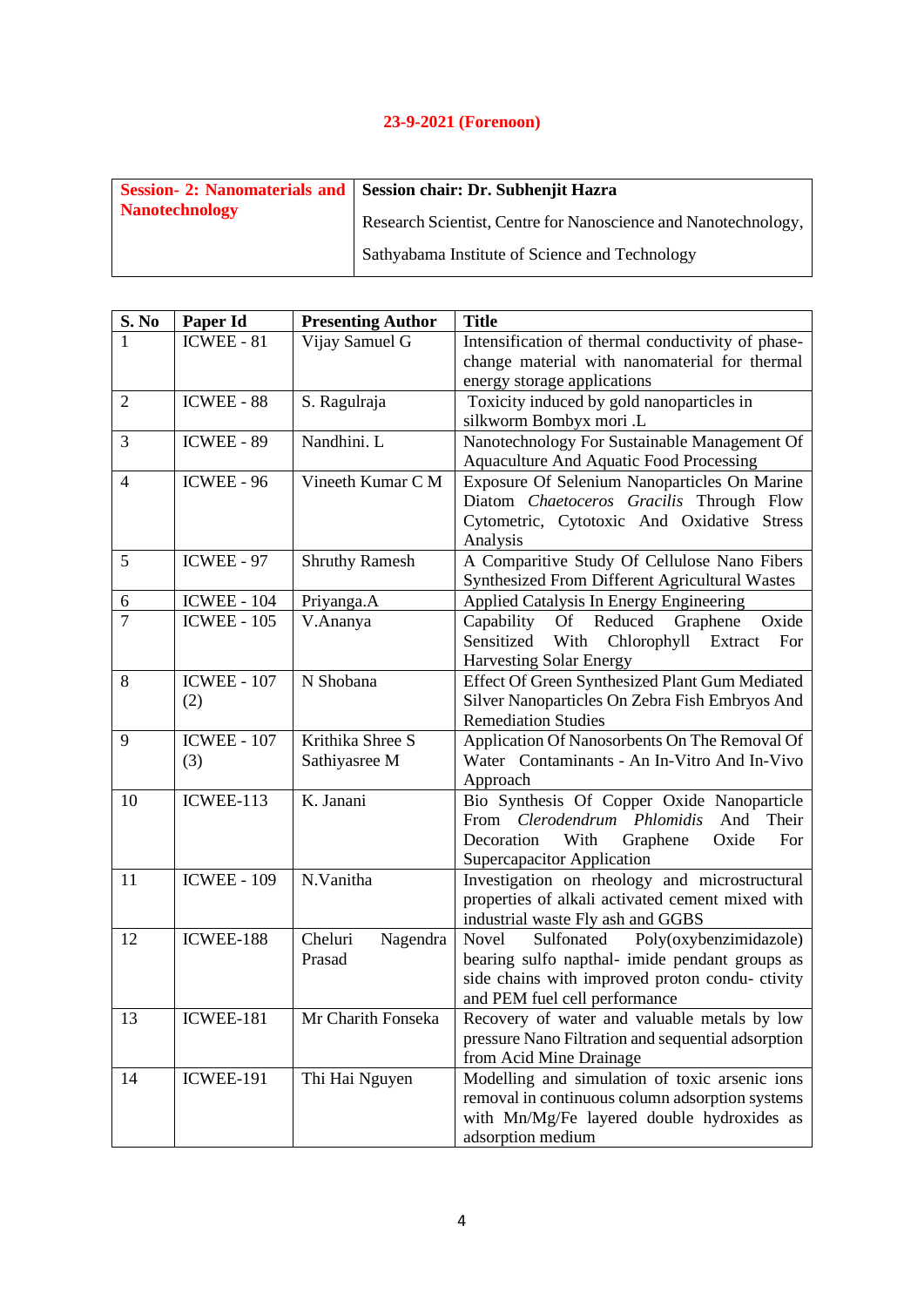| <b>Session-3: Energy engineering</b> | <b>Session chair: Dr. S. Suresh Kumar</b>                  |
|--------------------------------------|------------------------------------------------------------|
|                                      | Associate Professor, Department of Mechanical Engineering, |
|                                      | SSN College of Engineering                                 |

| S. No          | Paper Id          | <b>Presenting Author</b> | <b>Title</b>                                   |
|----------------|-------------------|--------------------------|------------------------------------------------|
|                | <b>ICWEE - 08</b> | S. Sanjeevi Prasanth,    | Performance Analysis of Portable               |
|                |                   | Giridaran A G,           | Tubular Solar Still for Water                  |
|                |                   | Dhanushprakash M,        | Desalination with Phase Change Material        |
|                |                   | Kaushikraja B            |                                                |
| $\overline{2}$ | $ICWEE - 10$      | Gokul Prasanth T,        | Experimental Investigation on Waste            |
|                |                   | Gokulavengatesh P,       | Heat Power Harvesting Using Hybrid             |
|                |                   | Gowtham S,               | Thermoelectric Generator.                      |
|                |                   | Hari Charan K            |                                                |
| 3              | <b>ICWEE - 12</b> | Santhoshsivan R          | Heat Pipe Assisted Peltier Water Bottle        |
|                |                   | Seenidurai M             | for Both Heating and Cooling                   |
|                |                   | Sathur Kanth A K         |                                                |
|                |                   | Sarvesh R N              |                                                |
| 4              | ICWEE - 14        | Sathish Kumar S          | <b>Effect Of Design Parameters and Cooling</b> |
|                |                   | Kavin Raj R S            | Load On the Performance of The Cold            |
|                |                   | Kavin S                  | <b>Storage Unit In Poultry Applications</b>    |
|                |                   | Deenathayalan K K        |                                                |
| 5              | ICWEE - $18$      | Boopathi K               | Experimental Analysis On Performance           |
|                |                   | Hari Nivesh P            | Of Vapour Compression Refrigeration            |
|                |                   | Mohan Kumar N S          | System Using Pcm At Evaporator Side            |
|                |                   | Akash A                  |                                                |
| 6              | <b>ICWEE - 22</b> | Moulibharathi A          | Experimental Analysis on performance of        |
|                |                   | Nishanth G               | vapor compression refrigeration system         |
|                |                   | Monishkumar V            | using PCM at condenser side                    |
|                |                   | Meikumar R               |                                                |
| $\overline{7}$ | ICWEE - 24        | Dhamu. S,                | <b>Electricity Generation From Vehicle</b>     |
|                |                   | Dinesh. K,               | Parking Area                                   |
|                |                   | Gopinath. R,             |                                                |
|                |                   | Durgesh. D,              |                                                |
| 8              | <b>ICWEE - 25</b> | Dinesh S                 | Analyzing The Performance Of Domestic          |
|                |                   | Gowri Shankar I          | Solar Heat Pump Water Heating System.          |
|                |                   | Gokulkrishnan R          |                                                |
| 9              | ICWEE - 26        | Harish K                 | Experimental Investigation On                  |
|                |                   | Kadalvanan K M           | Performance Of Domestic Heat Pump              |
|                |                   |                          | Water Heating System.                          |
| 10             | ICWEE - 29        | S. Dineshbabu,           | Wheelchair Using Rocker Boggie                 |
|                |                   | J. Daniel Sahayam,       | Mechanism                                      |
|                |                   | K. Boopathi              |                                                |
| 11             | ICWEE - 37        | Jagan S,                 | Design And Fabrication Of Electric             |
|                |                   | Gowtham N,               | Scooter                                        |
|                |                   | Dharshan R               |                                                |
| 12             | ICWEE-160         | Jayasurya R,             | <b>Smart Mobility For Smart Cityes</b>         |
|                |                   | Akash S S,               |                                                |
|                |                   | Deepan M                 |                                                |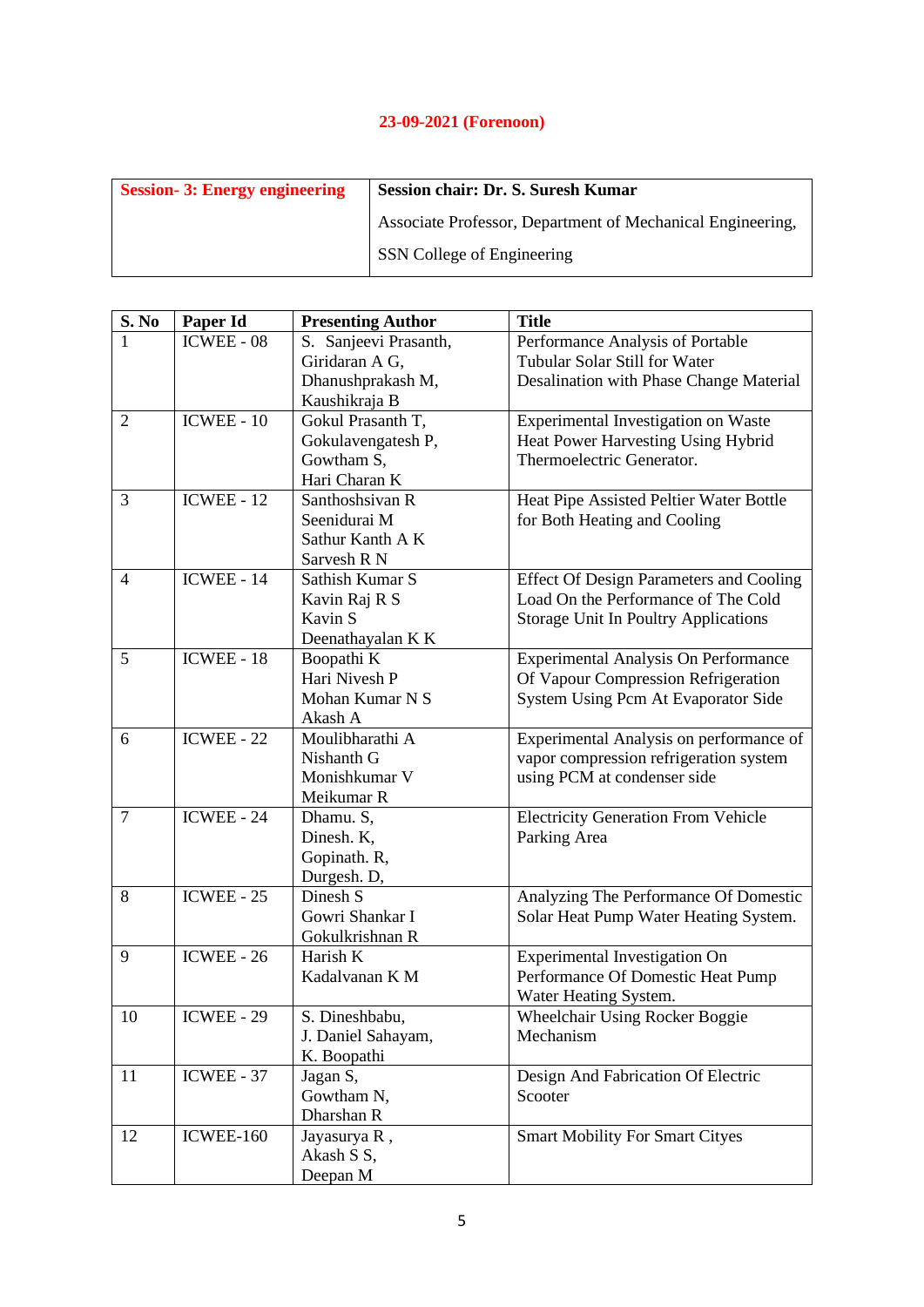| ICWEE-186 | Dhivya Mohan.B | Performance Studies On Reclaimed    |
|-----------|----------------|-------------------------------------|
|           |                | <b>Asphalt Pavement In Concrete</b> |

|       |  | Session- 4: Bio-Energy and Session chair: Dr. Gopinath K P |
|-------|--|------------------------------------------------------------|
| algae |  | Associate Professor, Department of Chemical Engineering,   |
|       |  | <b>SSN</b> College of Engineering                          |

| S.<br>N <sub>0</sub> | Paper Id          | <b>Presenting Author</b> | <b>Title</b>                                          |
|----------------------|-------------------|--------------------------|-------------------------------------------------------|
| $\mathbf{1}$         | $ICWEE - 34$      | <b>Mukesh B</b>          | Design And Development Of Quick Digester Using        |
|                      |                   | Nikhil K M               | <b>Anaerobic Microbes</b>                             |
|                      |                   | Joshva Bastin X          |                                                       |
|                      |                   | Karmegam R               |                                                       |
| $\overline{2}$       | $ICWEE - 35$      | Vivekanandhan.S,         | Fuel Cell Technology                                  |
|                      |                   | Gowthaman.K.S,           |                                                       |
|                      |                   | Nithesh Kumar.B,         |                                                       |
|                      |                   | Kesavamoorthi C,         |                                                       |
|                      |                   | Prakash.S                |                                                       |
| 3                    | <b>ICWEE - 39</b> | Amudha T                 | Anaerobic Digestion And Electro-Methanogenesis        |
|                      |                   |                          | Process: A Future Interaction Between Methane And     |
|                      |                   |                          | <b>Electricity Distribution Grids</b>                 |
| $\overline{4}$       | $ICWEE - 48$      | Priyanka B.S,            | "A Comparative Study Of The Properties Of             |
|                      |                   | Sahana H                 | Biodiesel Manufactured From Vegetable Oil."           |
| 5                    | $ICWEE - 59$      | Nitin Rajendra           | "Enhancement Of Solar Energy Conversion               |
|                      |                   | Suryawanshi              | Efficiency Of Solar Photovoltaic Field By Cultivation |
|                      |                   |                          | Of Azolla In Pv Field And Its Application As A        |
|                      |                   |                          | Source Of Bioenergy"                                  |
| 6                    | $ICWEE - 95$      | <b>Israel TT</b>         | A Review on Modeling of Biofuel production from       |
|                      |                   |                          | biomass using Aspen Plus                              |
| $\overline{7}$       | ICWEE-129         | Dr. Kumar Gaurav         | Transesterification of lipid from Rhodotorula minuta  |
|                      |                   |                          | for biodiesel production using heterogeneous nano-    |
| 8                    | ICWEE-136         | Md Abu Hanifa            | MgO catalyst                                          |
|                      |                   | Jannat                   | Effects of initial microbial diversity on the         |
|                      |                   |                          | anaerobic digestion of fish waste                     |
| 9                    | ICWEE-137         | Yulisa Arma              | Implementation of ensemble learning models on         |
|                      |                   |                          | predicting total ammonia nitrogen concentration       |
|                      |                   |                          | in fish waste anaerobiosis                            |
| 10                   | <b>ICWEE-159</b>  | Su In Kim                | Full-scale Anaerobic Digestion Reactor Start-up       |
|                      |                   |                          | by Food Waste Input Induced Dominance of              |
|                      |                   |                          | Methanoculleus Genus                                  |
| 11                   | ICWEE - 04        | Shri Vigneshwar          | Sustainable And Eco-Friendly Approach For             |
|                      |                   | Sivakumar                | Phosphorus Recovery From Wastewater By                |
|                      |                   |                          | Hydrothermally Carbonized Microalgae: Study On        |
|                      |                   |                          | <b>Spent Bio-Chart Fertilizers</b>                    |
| 12                   | ICWEE - 53        | Dr. A.B. Sathya          | RSM And ANN Modeling Based Process                    |
|                      |                   |                          | Intensification Of Polyhydroxybutyrate Production     |
|                      |                   |                          | Using Newly Isolated Pseudomonas Putida Ss9           |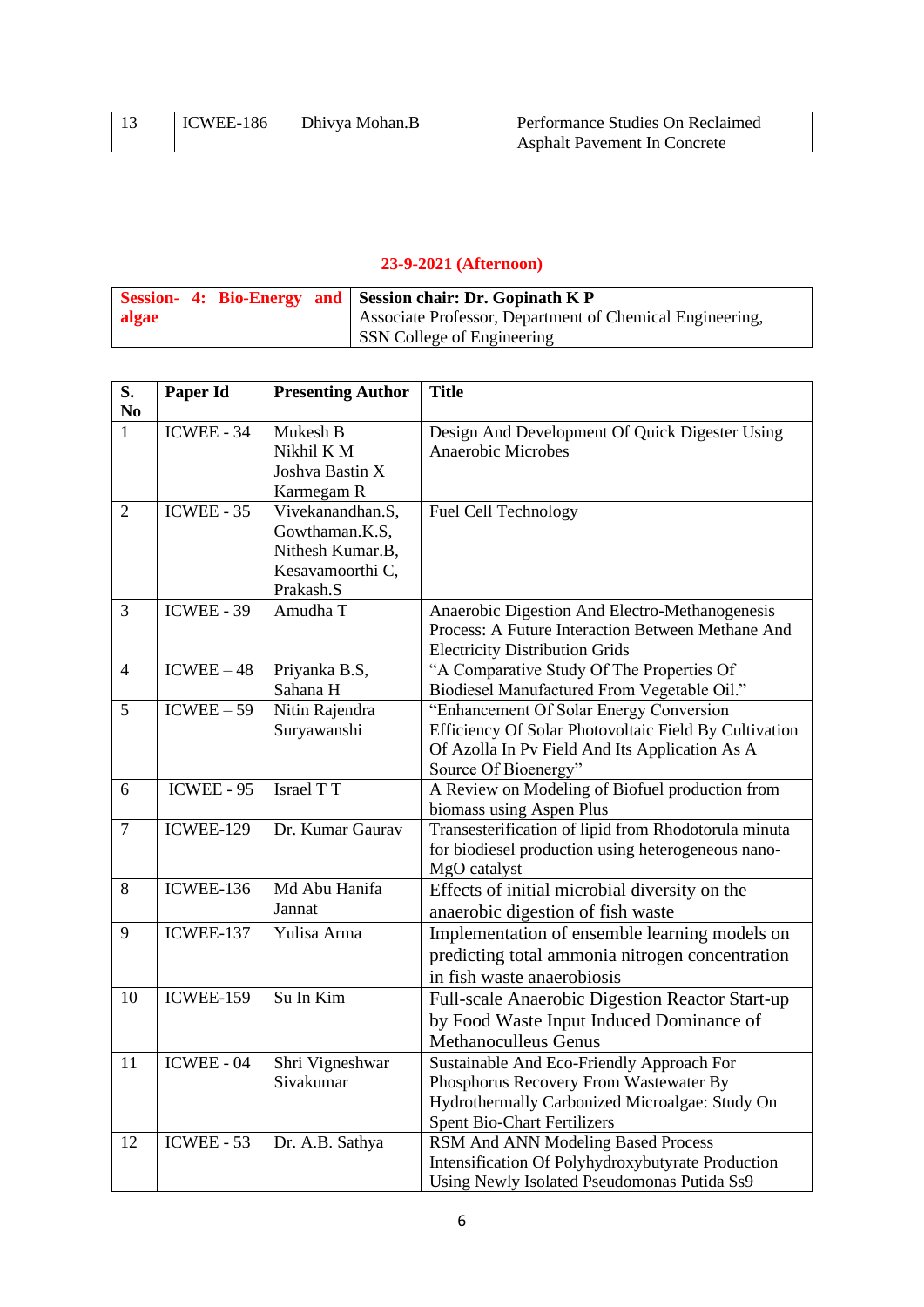| -13 | ICWEE-144 | Anusha Gowri RV<br>Varshini V | Treatment of wastewater using algae- a review                                                                                      |
|-----|-----------|-------------------------------|------------------------------------------------------------------------------------------------------------------------------------|
| 14  | ICWEE-161 | Priya Elamvazhuthi            | <b>Isolation of Thermophilic Hydrogen Producing</b><br>Bacteria from Oil Reservoir and its application in<br>Distillery Spent wash |

| <b>Session- 5: IoT and Machine Session chair: Dr. Jeberson</b> |                                                            |
|----------------------------------------------------------------|------------------------------------------------------------|
| learning                                                       | Associate Professor, Department of Information technology, |
|                                                                | Sathyabama Institute of Science and Technology             |

| S. No          | Paper Id         | <b>Presenting Author</b>                                                  | <b>Title</b>                                                                                                                                                                               |
|----------------|------------------|---------------------------------------------------------------------------|--------------------------------------------------------------------------------------------------------------------------------------------------------------------------------------------|
|                | ICWEE - 27       | Ilanthendral M,<br>Dheenuka M,                                            | Waste Management System Using IOT-Based<br>machine learning                                                                                                                                |
|                |                  | Subhanandhini G<br>Vasundhara B                                           |                                                                                                                                                                                            |
| $\overline{2}$ | ICWEE-06         | P.Ganeshprabhu<br>S.Shiva Vishnu                                          | Road Health Monitoring Using IOT Application                                                                                                                                               |
| 3              | ICWEE-23         | Adithyan T<br>Dhaneshwaran K V<br><b>Boobasridhar T</b><br>Giri Prasath M | IOT Based Automatic Temperature Checker And<br>Mask Scanner.                                                                                                                               |
| $\overline{4}$ | ICWEE-16         | Pradeep M<br>Nikesh S<br>Tamil Selvan K<br>Maheshwara I                   | Development Of Smart Fraudulent Activity Detector<br><b>System for Automobile Vehicles</b>                                                                                                 |
| $\mathfrak{S}$ | ICWEE - 43       | Mithulkiruthik $\overline{K}$ S                                           | Monitoring Of Hybrid Energy System Using IOT                                                                                                                                               |
| $\overline{6}$ | $ICWEE - 55$     | Bharathi Kannan P<br>Gowtham S<br>Jayaprakash T K<br>Karthikeyan L        | Temperature, Oxygen Detection And Social Distance<br>Alerting Device Using Arduino Microcontroller                                                                                         |
| $\overline{7}$ | ICWEE-33         | Arunachalakumar S<br>Aravind S<br>Arulkumar S<br>Arun Praveen K           | Design And Development Of Intelligent Bearing<br><b>Tester System Using Labview</b>                                                                                                        |
| 8              | ICWEE-56         | Govarthana S S<br>Jeevaram N<br>Mydeen Afath N<br>Sri Surya M             | Soil Monitoring Using pH Sensor with IOT                                                                                                                                                   |
| 9              | ICWEE-114        | Christy A                                                                 | <b>Identification And Classification Of Mangrove Trees</b><br>Based On Morphological Specialization And<br>Monitoring Their Spatio Temporal Distribution<br>Using Deep Learning Techniques |
| 10             | ICWEE-115        | Dahlia Sam                                                                | Urban Waste Management Using IOT                                                                                                                                                           |
| 11             | <b>ICWEE-106</b> | Sourab Baidya                                                             | Aspen Plus simulation of a Typical Co-Gasification<br>System.                                                                                                                              |
| 12             | <b>ICWEE-192</b> | Senthilkumar<br>Gnanamani,<br>Dawn S S,<br><b>Bogam Santosh</b>           | Corrosion rate analysis in copper metallic strips<br>exposed to biodiesel oil blends using machine learning<br>techniques                                                                  |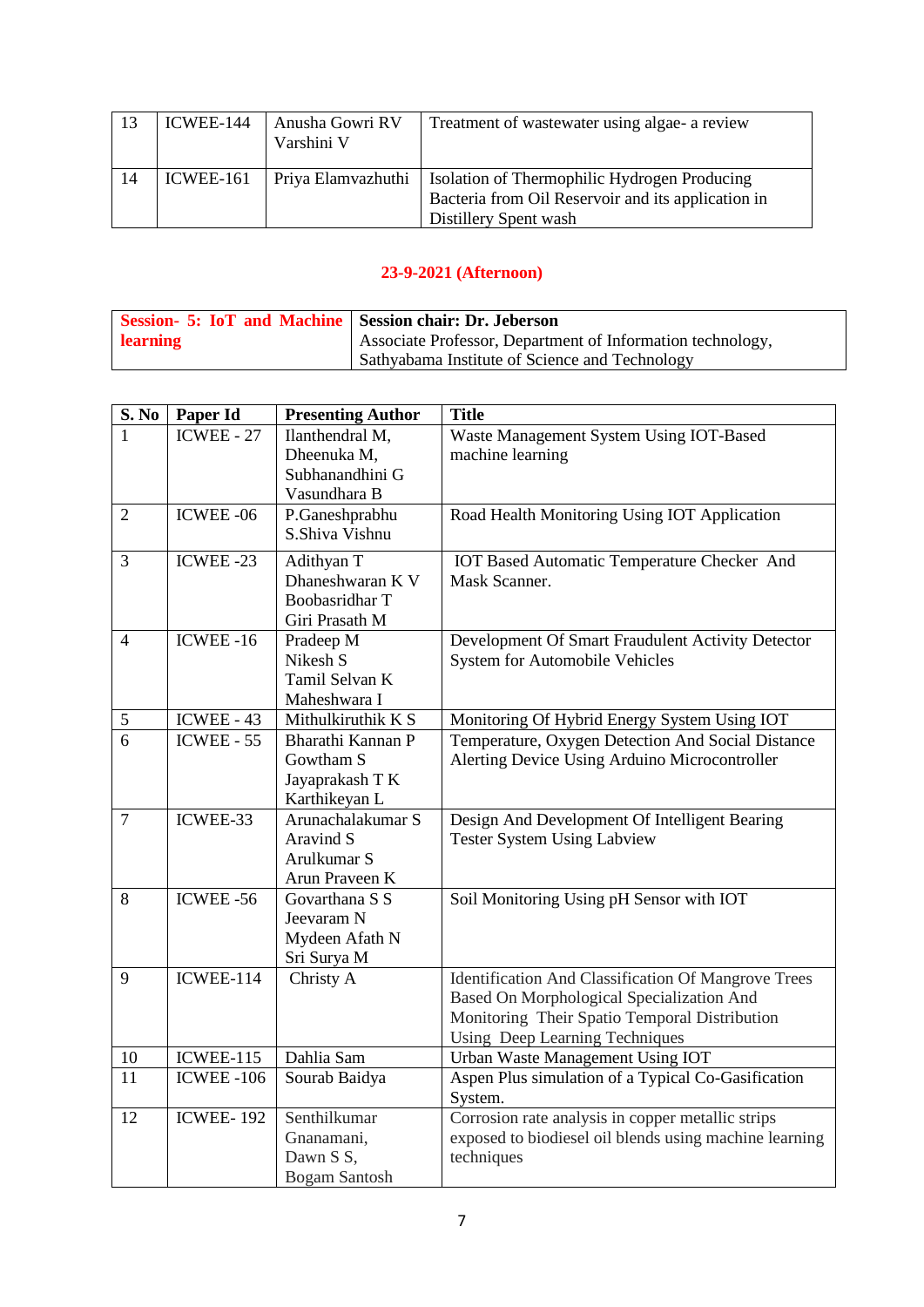|    |           | Lohit Mukesh        |                                                     |
|----|-----------|---------------------|-----------------------------------------------------|
|    |           | Dunaboina           |                                                     |
| 13 | ICWEE-124 | M. Karthik          | Adjustable Auto Cutoff for Home Appliance Using     |
|    |           |                     | 555 IC                                              |
| 14 | ICWEE-148 | Dr Veena K          | Improvement of e-waste collection planning using    |
|    |           |                     | deep learning classifier                            |
| 15 | ICWEE-154 | Dr. A. Shobana Devi | Mobile Integrated Smart Irrigation System Using IOT |
| 16 | ICWEE-178 | Dr. S. Jancy        | Waste Management using Machine Learning and         |
|    |           |                     | <b>Wireless Sensor Networks</b>                     |

| <b>Session-6: Energy engineering</b> | Session chair: Dr. B. Jayakishan                           |
|--------------------------------------|------------------------------------------------------------|
|                                      | Associate Professor, Department of Mechanical Engineering, |
|                                      | SSN College of Engineering                                 |

| S. No          | Paper Id          | <b>Presenting Author</b> | <b>Title</b>                                   |
|----------------|-------------------|--------------------------|------------------------------------------------|
| 1              | ICWEE - 09        | Harshavartthan A         |                                                |
|                |                   | Umashankar P             | Analyzing The Performance Of Black Plastic     |
|                |                   | Keerthi Sriram S         | And Waste Material Sorter                      |
|                |                   | Siva Prasath A           |                                                |
| $\overline{2}$ | <b>ICWEE - 19</b> | Selvaranjani C           | Automatic Oyster Mushroom Bag Preparation      |
|                |                   | Ranjani R                |                                                |
|                |                   | Manoj A                  |                                                |
|                |                   | Lekasri N                |                                                |
|                |                   | Prathiba S               |                                                |
| $\overline{3}$ | $ICWEE - 31$      | Kalyan V,                | To Analyse The "Machine Dnd" (Its Influence    |
|                |                   | Kowshiga A T,            | On Dyeing And Impact On Environmental          |
|                |                   | Selvi C,                 | Health)                                        |
|                |                   | Vishwaaditya S           |                                                |
| $\overline{4}$ | ICWEE - 44        | Paarthasarathy M K Y     | <b>Fabrication Of Automatic Guided Vehicle</b> |
| $\overline{5}$ | $ICWEE - 45$      | Deva S <sub>B</sub>      | Design And Fabrication Of River Cleaning       |
|                |                   |                          | Machine                                        |
| 6              | $ICWEE - 46$      | Suriya Prakash V         | Pipe Inspection Robots                         |
|                |                   |                          |                                                |
| $\overline{7}$ | ICWEE - 47        | Abhishek N S             | <b>Underwater Windmill</b>                     |
|                |                   | Ajay Kumar S             |                                                |
|                |                   | Aravindhan D             |                                                |
|                |                   | Aravindha Raj A          |                                                |
|                |                   | Arun S                   |                                                |
| 8              | $ICWEE - 41$      | Aravindh S,              | Design & Fabrication Of Sugarcane Cutting      |
|                |                   | Cheran G K,              | Machine                                        |
|                |                   | Gowtham L,               |                                                |
|                |                   | Monish Kumar M           |                                                |
| 9              | $ICWEE - 07$      | Gokul K                  | Theoretical Analysis On The Performance Of     |
|                |                   | Gokulpriyan G            | The Vane Type Vacuum Pump For Different Tip    |
|                |                   | Ananda Geethan V         | Profile Of The Impeller Using CFD Fluent       |
|                |                   | Aravinthan P             |                                                |
| 10             | <b>ICWEE - 17</b> | Mohan Kumar B            | Experimental Investigation On Dehumidifier     |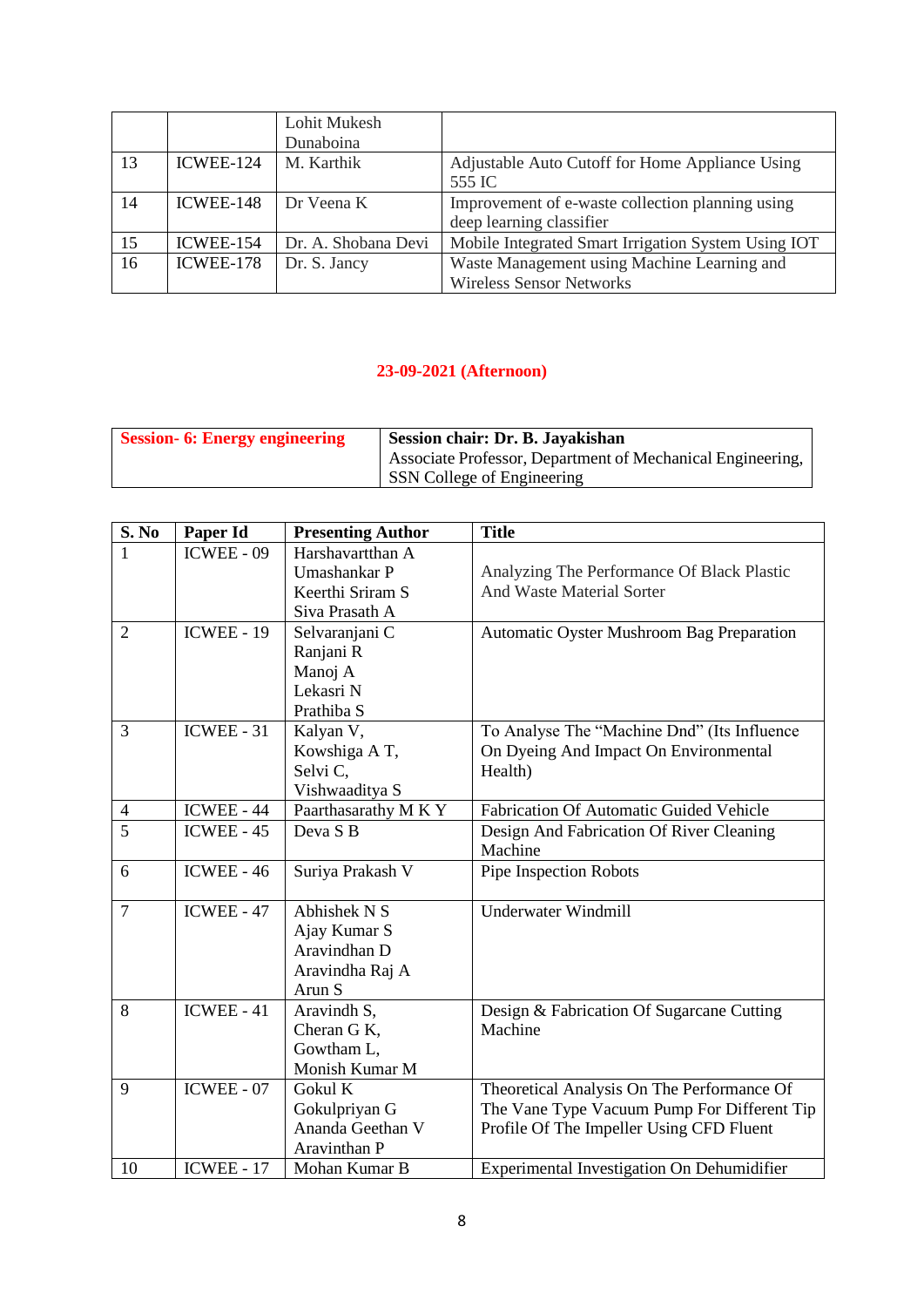|            | Navaneethakrishnan P  | With Air Filter In Air Compressor For Painting  |
|------------|-----------------------|-------------------------------------------------|
|            | Dharsan Jai Kumar P S | Application                                     |
|            | Kavimani A            |                                                 |
| ICWEE - 50 | Shyam Sundar B G      | Effect Of Printing Parameters Of 3D Printed Pla |
|            |                       | <b>Parts On Mechanical Properties</b>           |

| Session- 7: Nanomaterials And Session chair: Dr. Kamalan K |                 |                                                |  |                                            |     |
|------------------------------------------------------------|-----------------|------------------------------------------------|--|--------------------------------------------|-----|
| Nanotechnology                                             |                 |                                                |  | Research Scientist, Centre for Nanoscience | and |
|                                                            | Nanotechnology, |                                                |  |                                            |     |
|                                                            |                 | Sathyabama Institute of Science and Technology |  |                                            |     |

| <b>S. No</b>   | Paper Id          | <b>Presenting Author</b> | <b>Title</b>                                                               |
|----------------|-------------------|--------------------------|----------------------------------------------------------------------------|
| 1              | ICWEE - 30        | Saptak Chakraborty       | Analysis On Effective And Cost-Efficient                                   |
|                |                   | Sreyash Biswas           | Desalination Process Using Graphene Nanopores.                             |
| $\overline{2}$ | $ICWEE - 61$      | Latha. S                 | Evaluating The Feasible Feeding Strategies Of                              |
|                |                   |                          | Selenium And Chitosan Nano Particles Using N-                              |
|                |                   |                          | Acetyl-D-Glucosamine From Marine Disposal                                  |
|                |                   |                          | Area And Growth Effects Of In Nile Tailapia                                |
|                |                   |                          | (Orechromis Nilotics)                                                      |
| 3              | $ICWEE - 01$      | R. Latha                 | Multi Faceted Role Of Silver And Gold                                      |
|                |                   |                          | Nanoparticles Synthesized From Biowaste And Its                            |
|                |                   |                          | In Vitro Antibaterial, Anti Fungal Anf                                     |
|                |                   |                          | <b>Antidiabetic Activities</b>                                             |
| $\overline{4}$ | $ICWEE - 21$      | Jenin Joseph A,          | Thermal Barrier Coating - An Overview                                      |
|                |                   | Janarthanam A,           |                                                                            |
|                |                   | Kanagarajan E,           |                                                                            |
|                |                   | Hariharan M N            |                                                                            |
| 5              | ICWEE - 38        | Dr. Deena S              | Nanomaterials As Potential Electrode Materials                             |
|                |                   | Dr Nibedita Dey          | For Microbial Fuel Cells                                                   |
| 6              | ICWEE - 58        | Malam Kuldeep            | Response Of Wheat (Triticum Aestivum L.) On N,                             |
|                |                   | Vaidebhai                | P And K Nano Fertilizers                                                   |
| $\overline{7}$ | ICWEE - $63$      | M. Priyadarshini         | Sodium Ion Intercalation In Keggin Type                                    |
|                |                   |                          | Polyoxometalate As Cathode Material For Na-Ion                             |
|                |                   |                          | <b>Batteries</b>                                                           |
| 8              | ICWEE - 64        | L. Pushparaj             | A Superhydrophobic Covalent Zeolitic                                       |
|                |                   |                          | Framework-Polyhedral<br>Imidazolate                                        |
|                |                   |                          | Oligomeric Silsesquioxane Hybrid Material as a                             |
|                |                   |                          | Highly efficient and reusable sorbent for organic                          |
|                |                   |                          | solvents                                                                   |
| 9              | ICWEE - 66        | Dr. Rupak Kishor         | Highly Stable Tetraethylenepentamine -                                     |
|                |                   |                          | Functionalized Mesoporous silica for CO2 capture                           |
| 10             | ICWEE - 67        | Indirani.S               | Selection and Synthesis of Thermal energy storage                          |
|                |                   |                          | PCM with Silicon carbide for Bio-Medical                                   |
|                |                   |                          | Applications                                                               |
| 11             | <b>ICWEE - 72</b> | Senthilkumar A           | Application of ANN and ANFIS techniques to                                 |
|                |                   |                          | predict Coefficient of performance in Al <sub>2O3</sub> / Sio <sub>2</sub> |
|                |                   |                          | hybrid<br>nanolubricant<br>compression<br>vapour                           |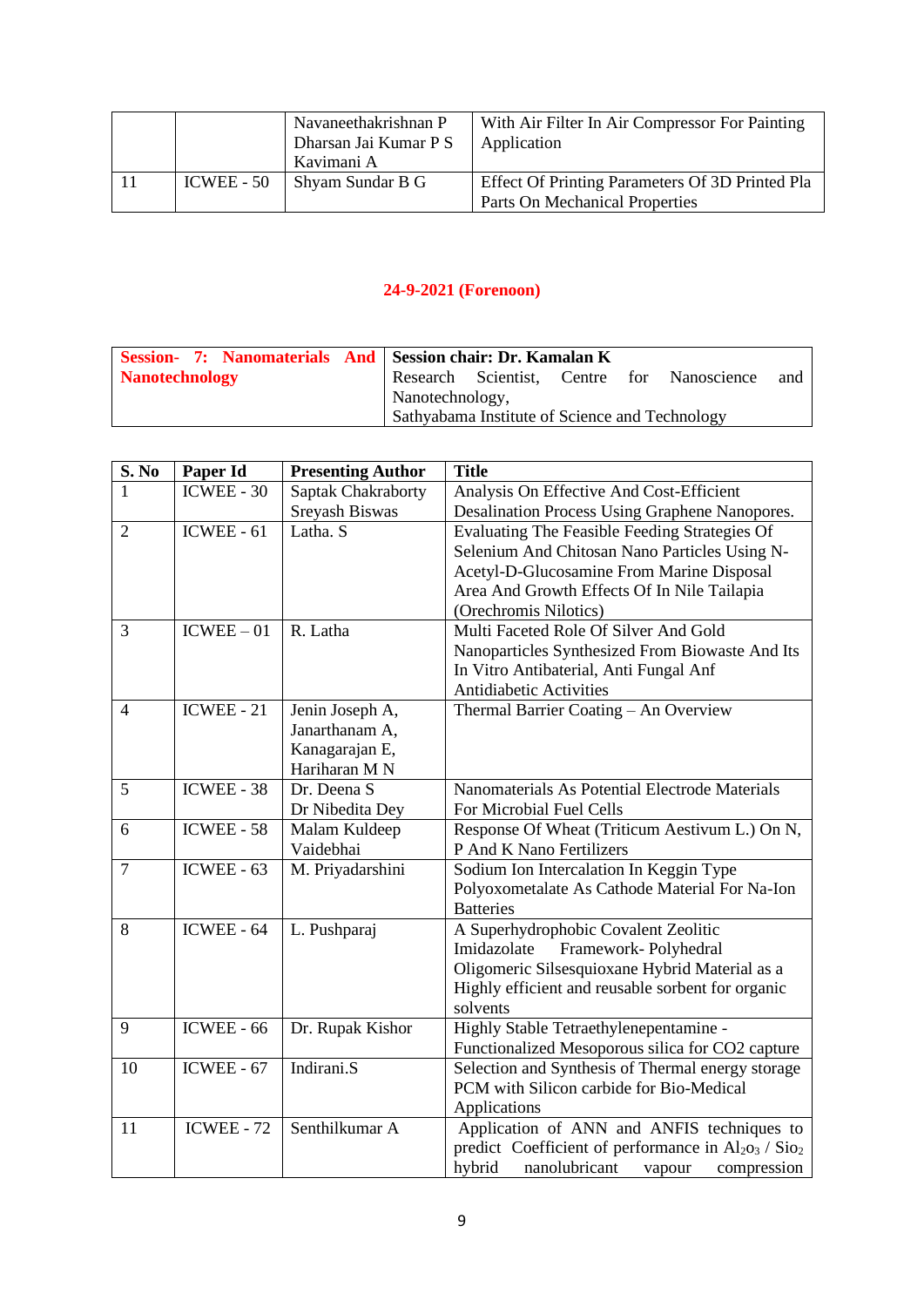|    |           |                            | refrigeration system                                            |
|----|-----------|----------------------------|-----------------------------------------------------------------|
| 12 |           | ICWEE-128   Raja Veerappan | Application of nanotechnology and waste water                   |
|    |           | Divyanjali                 | treatment - review                                              |
| 13 | ICWEE-179 |                            | S.P.Shanmuga Priya, Fertilizer Delivery System Based On "Novel" |
|    |           | Solomon                    | Godwin   Alginate-Silicate B Iocomposite Hydrogel               |
|    |           | Babu N D                   |                                                                 |

| Session-8: Waste Management   Session chair: Dr. Sathish |                                                          |
|----------------------------------------------------------|----------------------------------------------------------|
|                                                          | Associate Professor, Department of Chemical Engineering, |
|                                                          | Sathyabama Institute of Science and Technology           |

| S. No          | Paper Id          | <b>Presenting Author</b> | <b>Title</b>                                 |
|----------------|-------------------|--------------------------|----------------------------------------------|
|                | ICWEE - 05        | Swetha Authilingam       | Review On Hydrothermal Liquefaction          |
|                |                   |                          | Aqueous Phase As A Valuable Resource         |
|                |                   |                          | For Biofuels, Bio-Hydrogen And Valuable      |
|                |                   |                          | Bio-Chemicals Recovery.                      |
| $\overline{2}$ | $ICWEE - 52$      | Archana R                | <b>Extraction Of Silica From Agriculture</b> |
|                |                   |                          | Waste                                        |
| 3              | ICWEE - $62$      | N.Poornima               | 29SI And 27AL Mas-NMR Analysis Of            |
|                |                   |                          | The Industrial Waste Based Geopolymer        |
|                |                   |                          | And Their Microstructural Changes At         |
|                |                   |                          | <b>Elevated Temperature</b>                  |
| $\overline{4}$ | ICWEE-20          | Narmatha J,              | Low-Cost Housing                             |
|                |                   | Preetha S,               |                                              |
|                |                   | Harine N                 |                                              |
| 5              | $ICWEE - 73$      | Catherine Selvaraj       | Design thinking and practices to utilize     |
|                |                   |                          | thermoplastics recovered from landfills as   |
|                |                   |                          | secondary resources in built forms and       |
|                |                   |                          | environments                                 |
| 6              | <b>ICWEE - 79</b> | Marcus Miranda A         | A closed loop sustainable approach for the   |
|                |                   |                          | floral waste management- A review            |
| $\tau$         | ICWEE - 80        | S.Anitha,                | Valorization Of Cow Dung To Organic          |
|                |                   | S S.Dawn,                | Toothpaste - A Green Synthesis Route For     |
|                |                   | P.Rajaguru,              | Odour Abatement In Thooya Dairy              |
|                |                   | S. Subis                 | Industry, Tamilnadu, India                   |
| 8              | <b>ICWEE - 82</b> | Douglas Marowa           | <b>Need For Sustainable Solution: Waste</b>  |
|                |                   |                          | Management Dilemma As Electronic             |
|                |                   |                          | Waste Accumulates In Backyard And            |
|                |                   |                          | Homes In Zimbabwe                            |
| 9              | ICWEE - 84        | Aditya Kumar Jha         | UV Assisted Photocatalytic Degradation       |
|                |                   |                          | Of Tetracycline Using Biosynthesized         |
|                |                   |                          | Nano Zero Valent Iron (Nzvi) Particles       |
| 10             | <b>ICWEE - 91</b> | Madhumitha Karthikeyan,  | Resource Recovery Through Urban              |
|                |                   | Seetha Visalakshi        | Mining From C&D Waste                        |
|                |                   | Kumaraguruparan          |                                              |
|                |                   | Arulmalar Ramaraj        |                                              |
| 11             | <b>ICWEE -107</b> | R. Sanjay Preeth         | Muskmelon Seed Fibre And Its                 |
|                |                   |                          | Application                                  |
| 12             | ICWEE-139         | S Aravind Ram            | A comparative study of Cold Gas              |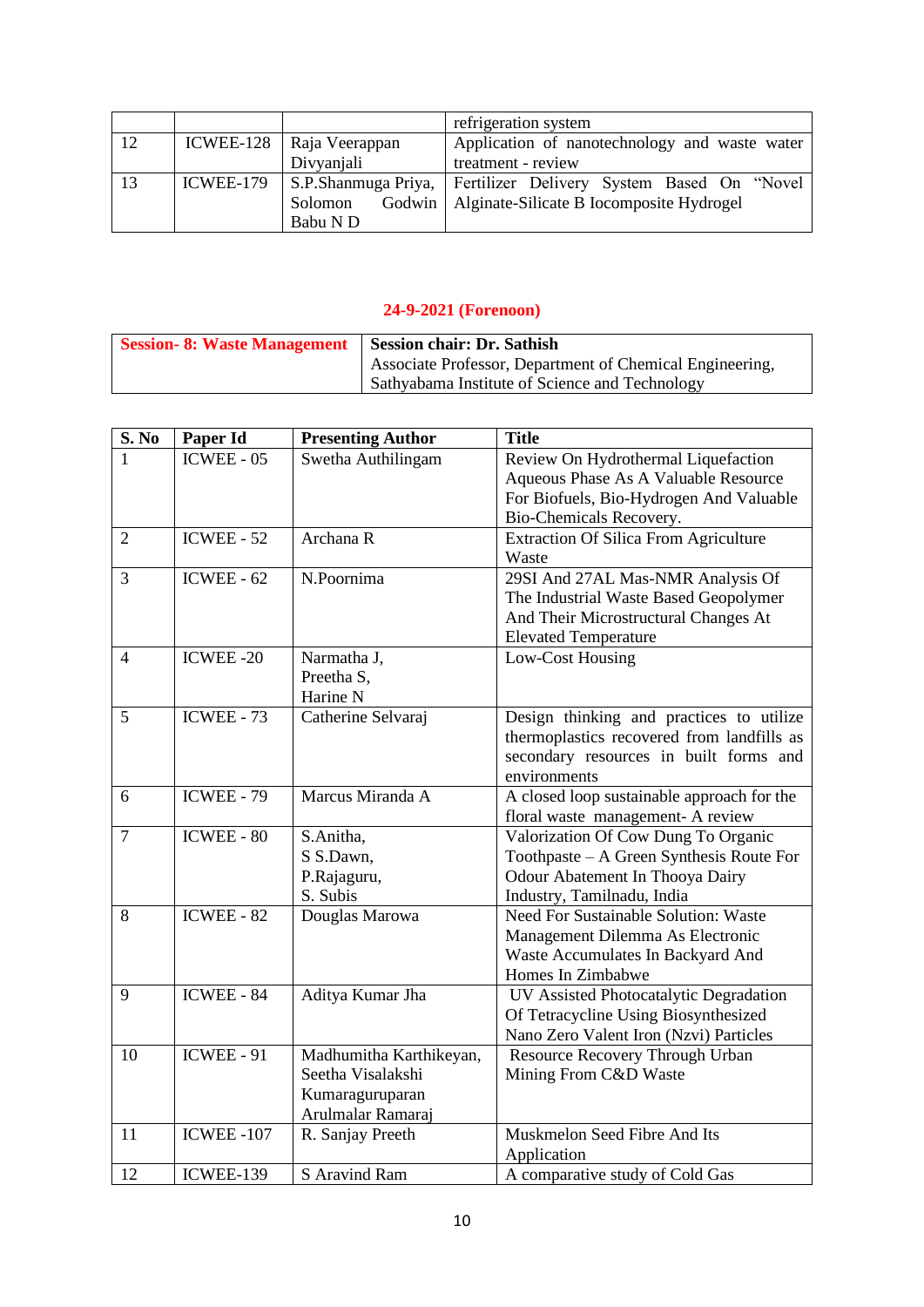|    |           |                          | <b>Efficiency of Indian Crop Wastes</b>    |
|----|-----------|--------------------------|--------------------------------------------|
| 13 | ICWEE-141 | R. Sai Nandhini          | A review on nanobased drug delivery        |
|    |           | Pooja sree R             | system in cancer: And its future prospects |
|    |           | Vaishnavi M Nair         |                                            |
| 14 | ICWEE-150 | G. Johnson,              | Bio Conservation Of Solid Waste Into Bio-  |
|    |           | G. Mohan Kumar,          | Protein Feed: A Sustainable Approach       |
|    |           | A.B. Immacculate Angela, |                                            |
|    |           | Dr. R. Kungumapriya      |                                            |
| 15 | ICWEE-152 | Swetha K                 | <b>Resource Recovery From E-Waste</b>      |
|    |           | Varshini VR              |                                            |
| 16 | ICWEE-172 | Jayati Mishra            | Nutrient Content in Vermicompost           |
|    |           |                          | production from livestock solid waste of   |
|    |           |                          | indigenous and exotic cow breeds.          |

|               | Session- 9: Environment And   Session chair: Dr. Vinita Vishwakarma |
|---------------|---------------------------------------------------------------------|
| <b>Health</b> | Professor, Centre for Nanoscience and Nanotechnology,               |
|               | Sathyabama Institute of Science and Technology                      |

| S.             | Paper Id              | <b>Presenting</b>                                                                      | <b>Title</b>                                                                                                                                                                                                             |
|----------------|-----------------------|----------------------------------------------------------------------------------------|--------------------------------------------------------------------------------------------------------------------------------------------------------------------------------------------------------------------------|
| N <sub>0</sub> |                       | <b>Author</b>                                                                          |                                                                                                                                                                                                                          |
| $\mathbf{1}$   | $ICWEE - 13$          | Aarthi.S,<br>Akarshana.R,<br>Buvana.K.R                                                | <b>Structural Health Monitoring</b>                                                                                                                                                                                      |
| $\mathfrak{2}$ | ICWEE - $2$ ,<br>2(1) | Methaprasannan R<br>Krishnamoorthy S                                                   | Safety Engineering And Occupational Health                                                                                                                                                                               |
| 3              | $ICWEE - 40$          | Nitheshkumar B,<br>Gowthaman K S,<br>Kesavamoorthi C,<br>Vivekanandhan S,<br>Prakash S | Climate Change And Global Warming                                                                                                                                                                                        |
| $\overline{4}$ | $ICWEE - 51$          | Monika Sharma                                                                          | Seasonal Variation Of Soil From Semi-Arid Kachchh,<br>Gujarat: Quality Assessment In Terms Of Chemical<br><b>Constituents And Microbial Characteristics</b>                                                              |
| 5              | ICWEE - 68            | Arpita Roy                                                                             | <b>Inhalation Risks From Metals In Particulate Matter Of</b><br>Ranchi And Jamshedpur.                                                                                                                                   |
| 6              | $ICWEE - 69$          | <b>Abhishek Kumar</b>                                                                  | Valorization Of Orange Peel Waste-Derived Biochar<br>For Efficient And Ecofriendly Removal Of Arsenic<br>From Indo-Gangetic Sub-Tropical Silty Loams:<br>Stepping Towards Sustainable Management Of Arsenic<br>Pollution |
| $\overline{7}$ | <b>ICWEE - 74</b>     | Dr. J. Pandiarajan                                                                     | Gut Microbes Harbor Antibiotic Resistance In Cotton<br>Worm Spodoptera Litura. L                                                                                                                                         |
| 8              | ICWEE - 85            | Dr. S.<br>Muthukrishnan                                                                | Screening And Characterization<br><b>Bioactive</b><br><b>Of</b><br>Compounds From<br>The<br>Microfungal<br>Endophytic<br>Diversity In Leaf Samples                                                                       |
| 9              | ICWEE - 86            | Prakathi.P                                                                             | Characterization<br><b>Of</b><br>Screening And<br><b>Bioactive</b>                                                                                                                                                       |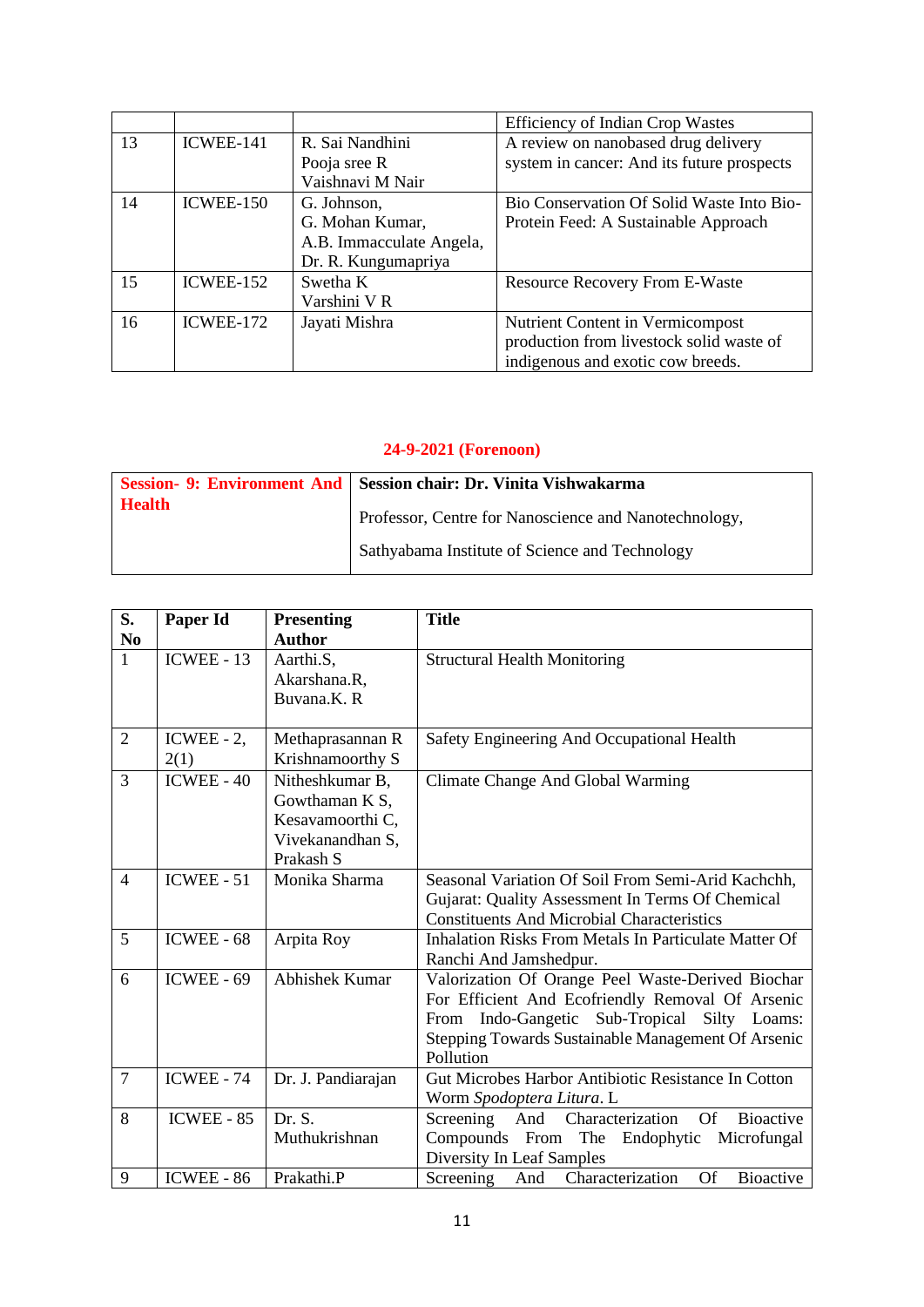|    |                   |                      | Compounds From Endophytic Microfungal Diversity In        |
|----|-------------------|----------------------|-----------------------------------------------------------|
|    |                   |                      | Medicinal Plant Samples In Sivakasi                       |
| 10 | <b>ICWEE - 87</b> | Sreejit<br>Valiathan | Preparation And Characterization Of Ecofriendly           |
|    |                   |                      | Lesser Yam (Dioscorea Esculenta) Starch Edible Film       |
|    |                   |                      | Reinforced With Tapioca (Manihot Esculenta) Starch        |
|    |                   |                      | Nanocrystals Synthesized By A-Amylase Treatment           |
|    |                   |                      | Combined With Mild Acid Hydrolysis.                       |
| 11 | <b>ICWEE - 92</b> | Prathapavarma        | Optimization Of The Extraction Of Sulphated               |
|    |                   | Digala               | Polysaccharides From Sargassum Polycystum Using           |
|    |                   |                      | Response Surface Methodology Bbd Experimental             |
|    |                   |                      | Design                                                    |
| 12 | ICWEE - 93        | Dr. S. Mahendran     | Sensitivity And Microbial Fuel<br>Antibiotic<br>Cell      |
|    |                   |                      | Potential Of Actinomycetes Streptomyces Sp From           |
|    |                   |                      | Western Ghats, India                                      |
| 13 | ICWEE-153         | Karthiga. P          | Studies On Ion Exchange Resin Obtained<br>from            |
|    |                   |                      | Suphonated Carbon In Water And environment                |
| 14 | <b>ICWEE-166</b>  | Megavardhini V       | Production of amylase enzyme from fungus isolated         |
|    |                   | Nishanthini S        | from cassava waste                                        |
| 15 | ICWEE-173         | Dr. L.Sujihelen      | Analysis and Segregation of Household Electronic          |
|    |                   |                      | Waste Management Using IoT and CNN Algorithm              |
| 16 | ICWEE-174         | Rajasekar<br>Dr.     | Utilization of seaweed-based liquid organic fertilizer on |
|    |                   | Thirunavukkarasu     | commercial important plants to stimulant germination      |
|    |                   |                      | and growth                                                |

| Session- 10: Environment And   Session chair: Dr. D. Balaji |                                                          |
|-------------------------------------------------------------|----------------------------------------------------------|
| <b>Health</b>                                               | Associate Professor, Department of Chemical Engineering, |
|                                                             | <b>SSN</b> College of Engineering                        |

| S.             | Paper Id           | <b>Presenting Author</b> | <b>Title</b>                                                     |
|----------------|--------------------|--------------------------|------------------------------------------------------------------|
| N <sub>0</sub> |                    |                          |                                                                  |
| 1              | ICWEE - 94         | P. Maheswari             | And Characterization Of<br><b>Bioplastic</b><br><b>Synthesis</b> |
|                |                    |                          | Production From Citrobacter Freundi                              |
|                |                    |                          |                                                                  |
| $\overline{2}$ | <b>ICWEE - 98</b>  | Aravind Anilkumar        | Polypropylene Degradation Methods                                |
|                |                    | Muttathil,               |                                                                  |
|                |                    | Ganni Bilvik Sri         |                                                                  |
|                |                    | Sai Chandu               |                                                                  |
| 3              | ICWEE - 99         | Aravind T PA             | Experimental Study On Leachate Movement Control                  |
|                | ICWEE - 99         | Pranesh Kk               | And Treatment Using High Density Poly Ethylene                   |
|                | (1)                |                          | (Hdpe) Sheets                                                    |
| $\overline{4}$ | <b>ICWEE - 101</b> | Dr. V. Karthick          | Chlorambucil Incorporated Poly(Lactic-Co-Glycolic                |
|                |                    |                          | Acid) Microspheres For Targeted Drug Delivery                    |
|                |                    |                          | Applications                                                     |
| 5              | <b>ICWEE - 102</b> | Sakthinarenderan S       | In-Vitro<br>Comparative<br>And<br>In-Vivo<br>Toxicity            |
|                |                    |                          | Assessment of Polystyrene Microsphere And Bacillus               |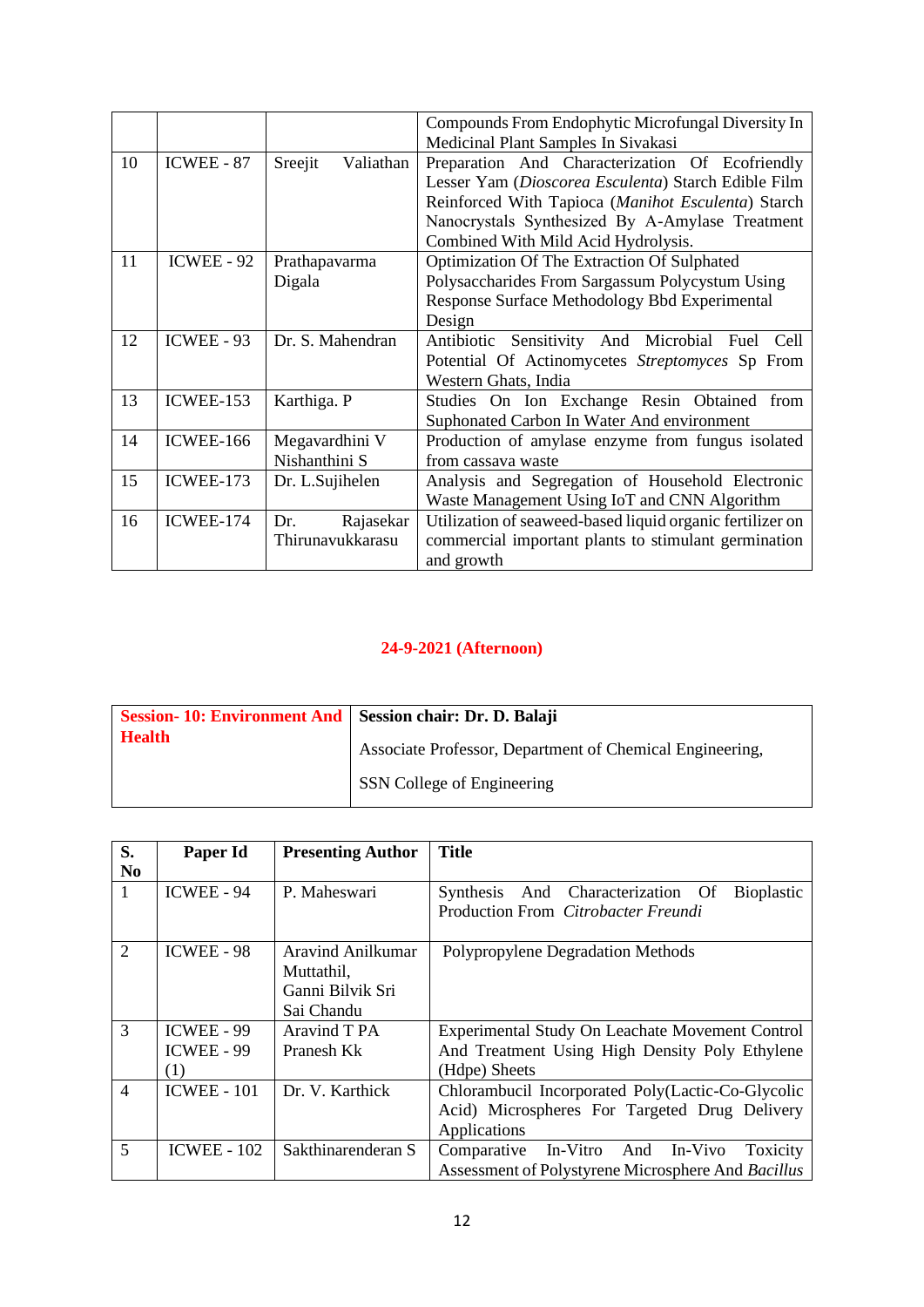|                |                    |                   | Synthesized<br><i>Subtilis</i><br>Poly Hydroxybutyrate<br>(Bioplastic) Microsphere In Lates Calcarifer |
|----------------|--------------------|-------------------|--------------------------------------------------------------------------------------------------------|
| 6              | <b>ICWEE - 103</b> | Esha Varma        | Biosorption Of Ni(II) Ions Using Sugarcane Bagasse                                                     |
|                |                    |                   | In Batch And Packed Bed Column                                                                         |
|                |                    | Ambika<br>Shetty  |                                                                                                        |
|                |                    | Shekar            |                                                                                                        |
|                |                    | Sirivibha S P     |                                                                                                        |
|                |                    | Dhanyashree J K   |                                                                                                        |
| $\overline{7}$ | <b>ICWEE - 107</b> | Rajalakshmi D     | Utilization Of Coriandrum Sativum And Its Fibre For                                                    |
|                | (4)                | Sneha Xavier      | Phytostimulation And Bioremediation Studies                                                            |
| 8              | <b>ICWEE - 107</b> | S. Saigeetha      | Utilization Of Plant Latex In Plant Growth, Dye                                                        |
|                | (6)                |                   | Removal And Other Biological Applications                                                              |
| 9              | $ICWEE - 100$      | Sri Boushali M    | An Experimental Study On Optimization Of Micro                                                         |
|                |                    |                   | Drilling Process Parameters Of Bronze Using                                                            |
|                |                    |                   | Taguchi Method.                                                                                        |
| 10             | ICWEE-121          | Sivasakthi M      | Investigation By Varying The Alkali Concentration                                                      |
|                |                    |                   | On Thermal Properties And Microstructure Of The                                                        |
|                |                    |                   | Fly Ash Derived Geopolymer Mortar                                                                      |
| 11             | ICWEE-138          | Dr S. N. Nisha    | Emerging water pollutants: A review on the detection                                                   |
|                |                    | Anindita Bhar     | and degradation strategies                                                                             |
|                |                    | Jaswanth<br>Reddy |                                                                                                        |
|                |                    | Modium            |                                                                                                        |
|                |                    | Sanjeev Kumar G   |                                                                                                        |
| 12             | ICWEE-149          | M.Viswanathan     | Zinc<br>oxide<br>based<br>Gratzel<br>cells<br>employing                                                |
|                |                    |                   |                                                                                                        |
|                |                    |                   | anthocyamin dye sanitizers                                                                             |
| 13             | <b>ICWEE-156</b>   | Sujin Choi        | Machine learning aided feature selection<br>for                                                        |
|                |                    |                   | predicting propionic to acetic acid ratios based on                                                    |
|                |                    |                   | <b>SHAP</b> values                                                                                     |
| 14             | ICWEE-180          | S Pradeep Kumar   | A review on the current Discoveries and Prospects of                                                   |
|                |                    |                   | <b>Microbial Fuel Cells</b>                                                                            |
| 15             | ICWEE-183          | Anamika           | Evacuation of Heavy metals contamination from the                                                      |
|                |                    | Debbarmas         | environment using Phytoremediation: Acceptable                                                         |
|                |                    |                   | Technology                                                                                             |

| <b>Session-11: Wastewater Treatment</b> | Session chair: Dr. D. Gnanaprakash                       |
|-----------------------------------------|----------------------------------------------------------|
|                                         | Associate Professor, Department of Chemical Engineering, |
|                                         | SSN College of Engineering                               |

| Paper Id     | <b>Presenting Author</b> | <b>Title</b>                                   |
|--------------|--------------------------|------------------------------------------------|
|              |                          |                                                |
| $ICWEE - 15$ | Sreelakshmi C            | Recovery Of Nitrogen And Phosphorus As Struvit |
|              |                          | From Waste Water Using Bioelectrochemical      |
|              |                          | Process : A Review                             |
| $ICWEE - 32$ | - Gokul V                | Processing Of Dying Waste Water And Efficiency |
|              | Vishal K S               | <b>Treated For Agriculture Application</b>     |
|              | Santhosh P               |                                                |
|              |                          |                                                |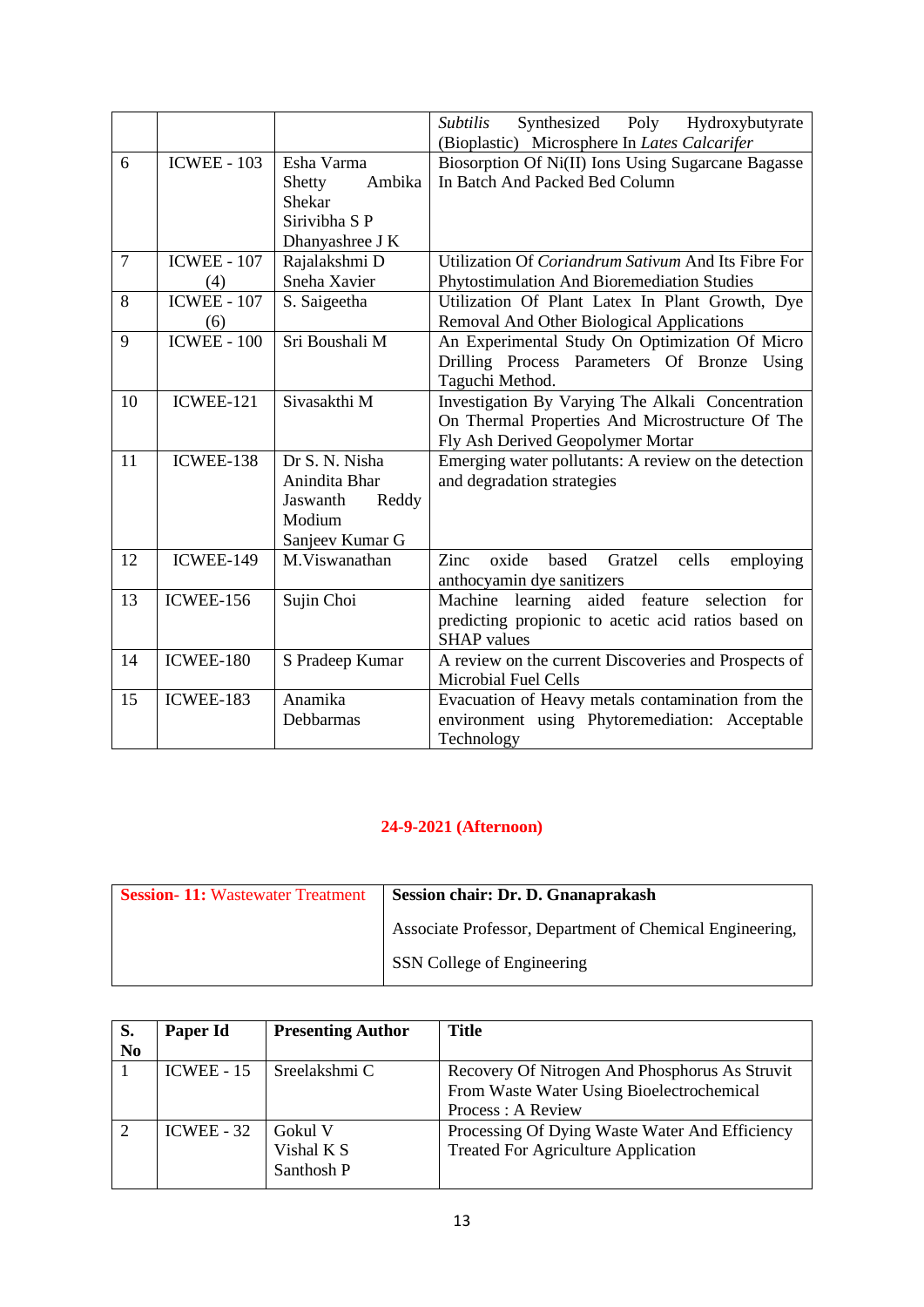| $\overline{3}$ | <b>ICWEE - 36</b> | Vignesh S,            | Performance Analysis Of Organic Seeds-Based          |
|----------------|-------------------|-----------------------|------------------------------------------------------|
|                |                   | Shri Krishna Kumar P, | Home Water Purifier System                           |
|                |                   | Tamil Muhilan T       |                                                      |
| $\overline{4}$ | $ICWEE - 54$      | Anju Maria Mathew,    | Removal Of Fluoride From Water Using Mg-Hap          |
|                |                   | Neha Rao P S          | Composite                                            |
| 5              | <b>ICWEE - 57</b> | B. Manimekalai        | Removal Of Arsenic From Aqueous Solution By          |
|                |                   |                       | Using Aged Refuse As Synthesized Bio                 |
|                |                   |                       | Adsorbent And Their Effects On The Response Of       |
|                |                   |                       | Metal Removal Efficiency                             |
| 6              | ICWEE - 53        | Dr. A.B. Sathya       | Remediation Of Oil Spill Contaminants: Biological    |
|                |                   |                       | Practices.                                           |
| $\overline{7}$ | ICWEE - $65$      | Anuja                 | Distillery effluent: wastewater or valuable resource |
|                |                   |                       | recovery option?                                     |
| 8              | <b>ICWEE - 70</b> | Saubhagini Sahoo      | Urban wastewater effluents contribute to the         |
|                |                   |                       | emergence of carbapenem resistance Acinetobacter     |
|                |                   |                       | baumannii and toxic metals in a receiving river      |
|                |                   |                       | system: A report from the eastern part of India      |
| 9              | <b>ICWEE - 75</b> | A. Muthuraman         | Analogy of Water Qualities in Selected Habitats of   |
|                |                   |                       | xancus pyrum ( india scared chank) in gulf of        |
|                |                   |                       | mannar.                                              |
| 10             | ICWEE - 78        | Dr. R. Devika         | Bioremediation Of Battery Effluent - A Futuristic    |
|                |                   |                       | Approach                                             |
| 11             | ICWEE-120         | M. Vasanthi           | N,P Resource Recovery As Struvite From               |
|                |                   |                       | Wastewater To Utilize As A Fertilizer For The        |
|                |                   |                       | Growth Of Solanum melongena                          |
| 12             | ICWEE-123         | Rakhee.B              | A Review on Annona squamosa and its                  |
|                |                   |                       | Applications for Wastewater Treatment and            |
|                |                   |                       | <b>Pollution Prevention</b>                          |
| 13             | ICWEE-151         | Dharsen M             | Bioremediation and Valorization of Oil spill clean-  |
|                |                   | V Ramachandran        | Up: A Circular Economy Approach                      |
| 14             | ICWEE-157         | SuminYang             | Effect of heavy metals on microorganism in the       |
|                |                   |                       | wastewater treatment plant<br>domestic               |
| 15             | <b>ICWEE-162</b>  | Arun.K.G              | Treatment of petroleum discarded water using (       |
|                |                   |                       | Advanced oxidation processes) AOPS                   |

|        | Session- 12: Environment and Session chair: Dr. Gobi Saravanan |                 |                                                |  |                 |     |
|--------|----------------------------------------------------------------|-----------------|------------------------------------------------|--|-----------------|-----|
| Health |                                                                | Nanotechnology, | Research scientist, Centre                     |  | for Nanoscience | and |
|        |                                                                |                 | Sathyabama Institute of Science and Technology |  |                 |     |

| S. No | <b>Paper Id</b> | <b>Presenting Author</b> Title |                                                                          |
|-------|-----------------|--------------------------------|--------------------------------------------------------------------------|
|       |                 |                                | ICWEE-125   P. Grace Kanmani   Dr. Dispose – A Smart Bin for disposal of |
|       |                 | Prince                         | infectious medical waste                                                 |